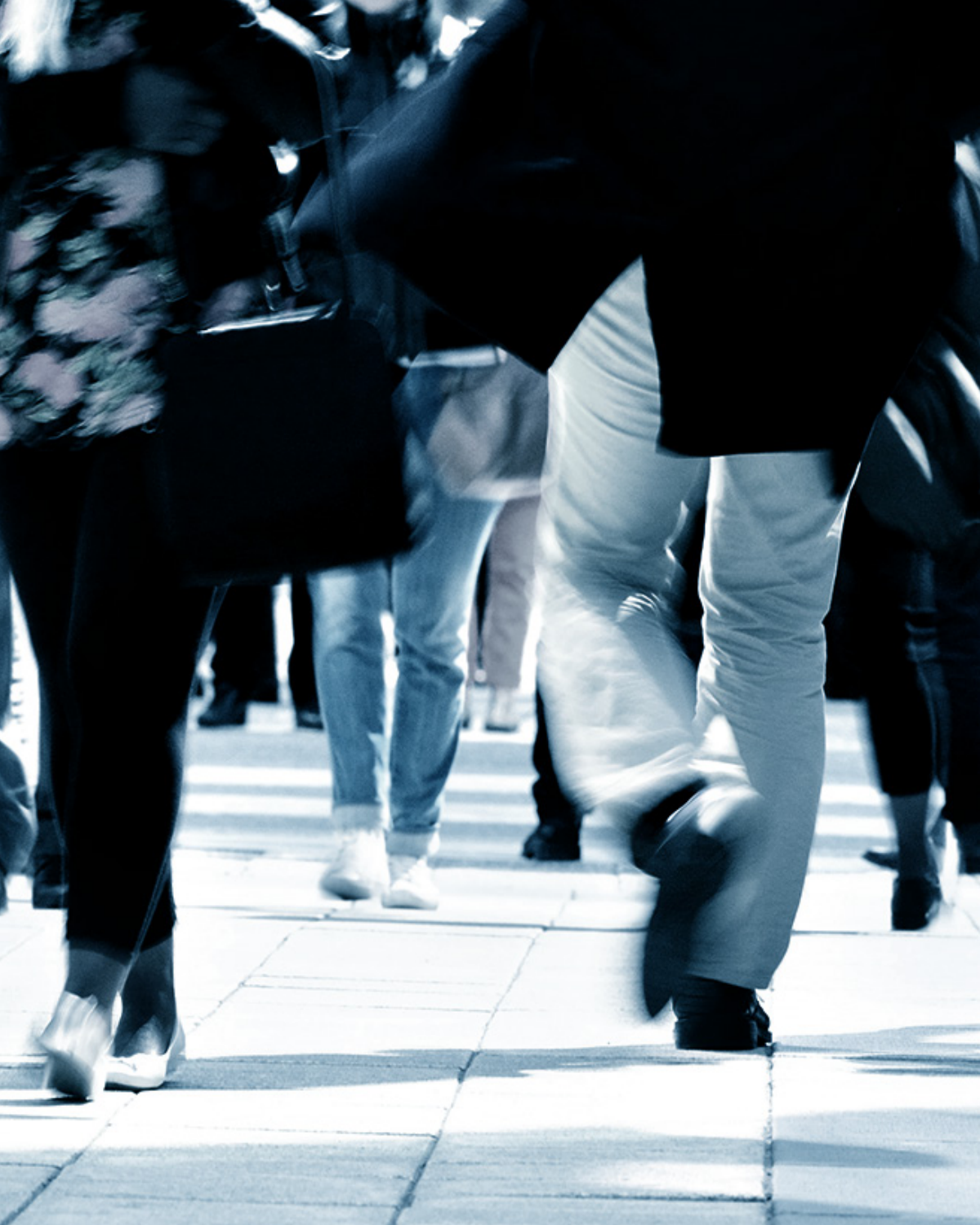

## CHAPTER 8 **Conclusion**

By Brendan Duke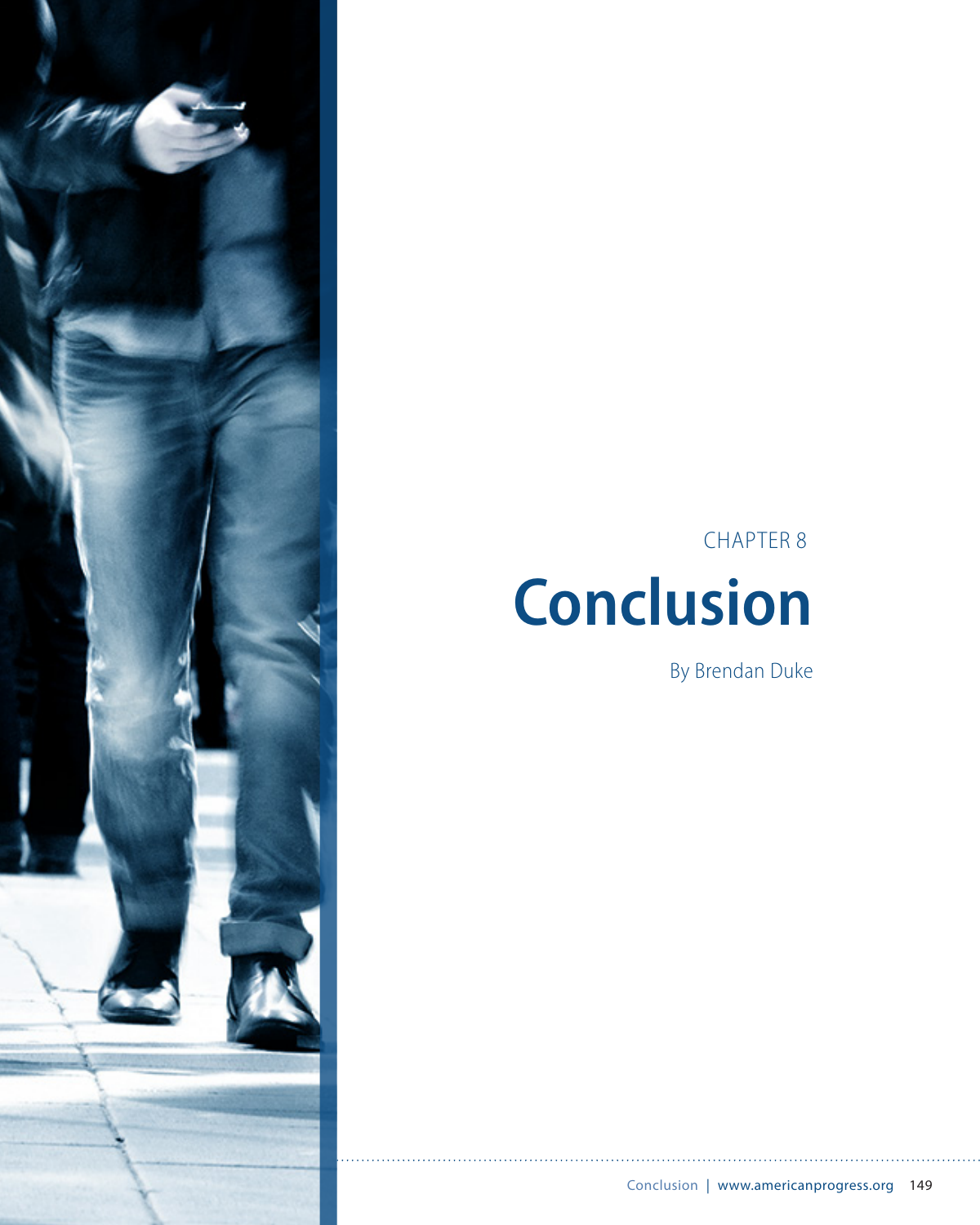## Conclusion

The American middle class has had a rough 15 years—wage stagnation was followed by a global financial crisis that triggered a dramatic decline in middle-class wealth. Meanwhile, the costs of critical services have continued to grow. While jobs, wages, and wealth have all begun to recover, the middle class is still feeling squeezed. Americans are frustrated and feel the system is rigged against them.

But it does not have to be this way. After all, the rapid growth in real wages during the 1990s came after 20 years of wage stagnation. And the middle classes in countries such as Australia and Sweden have experienced robust market income growth over the past 15 years despite experiencing the same trends of globalization and automation that are often blamed for stagnant middle-class incomes in this country.

The power of public policy to deliver results for the middle class—and for those who seek to enter it—makes the actions of our elected officials that much more important. When the president and Congress can act together to rebuild middleclass wealth and raise incomes, progress can be achieved. Following the worst financial crisis and recession since the Great Depression, the federal government responded by investing in infrastructure, growing clean energy, and helping avoid another depression. The Affordable Care Act of 2010 provided relief for millions of American families and businesses, boosted consumer protections, and made health care a right for all. The Dodd-Frank Wall Street Reform and Consumer Protection Act of 2010 put in place critical reforms that were needed to restore stability to the financial system and protect consumers.

Sadly, in recent years, budget cuts and attacks on government have hurt the recovery. Fortunately, the president has used executive action to enact sound policies that make it easier for Americans to save for retirement, lower their student debt burdens, obtain paid sick leave, and earn overtime pay. The economy has also been helped by the steady hand of the independent leaders at the Federal Reserve, since monetary policy has done a great deal to counteract frequently unwise fiscal policies.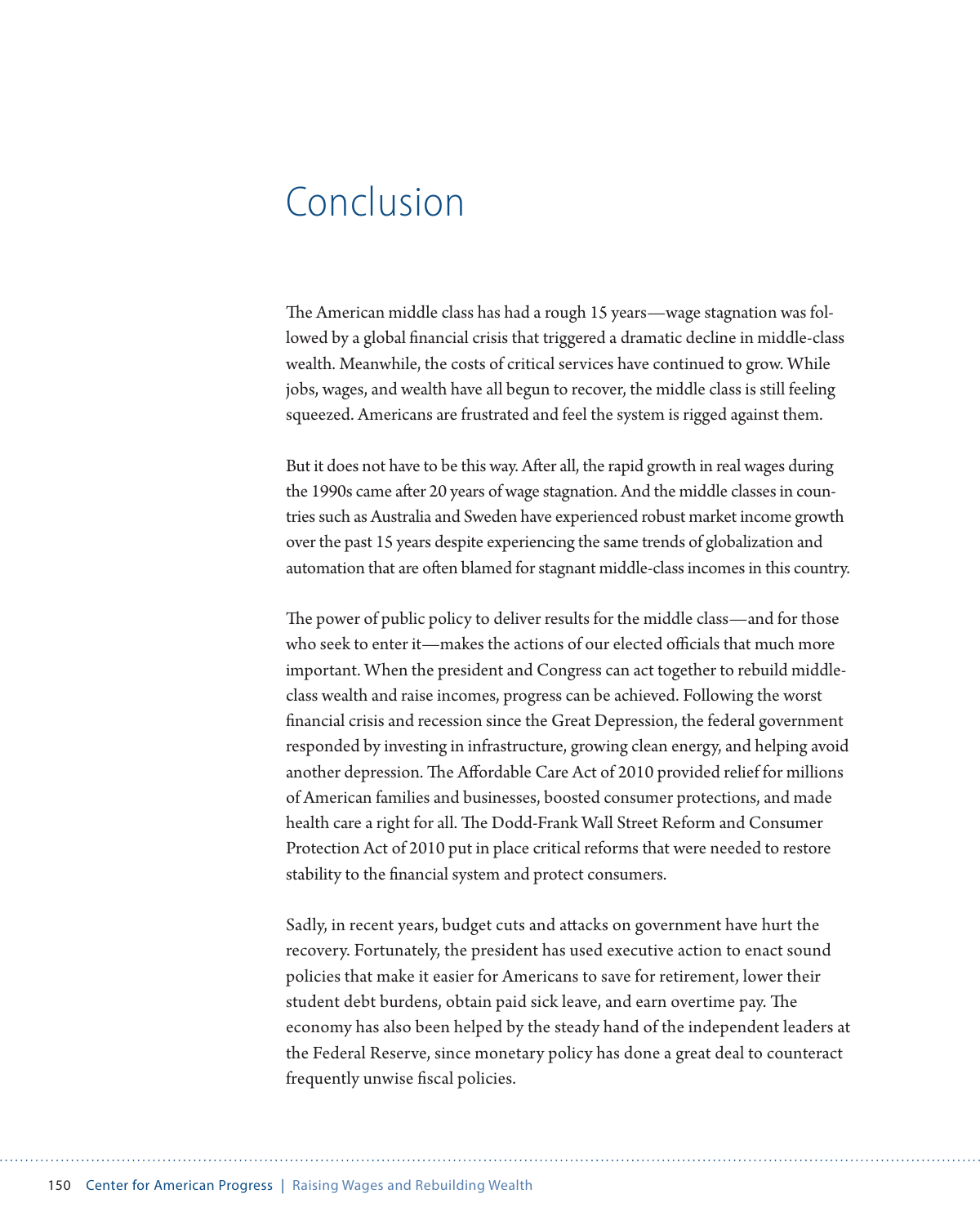The country will elect a new president and Congress this November, which will create a window for policy change. Our leaders will need to focus on raising wages and boosting incomes. Full employment and tight labor markets can deliver robust wage growth, as we learned in the 1990s. But it is up to policymakers to help us get and stay there. New investment in infrastructure, a boost in long-term business investment, and progressive monetary policy will help generate the high-wage, high-pressure economy that working Americans deserve. Policies that prevent financial crises and help the country prepare for potential recessions such as reforming unemployment insurance—will support the resilient economic growth that working Americans need.

We must also close the gap between wage growth and economic growth for middle-class workers. Restoring workers' bargaining power by enabling unions to bargain by sector; rebuilding labor standards, for example by raising the minimum wage; and expanding profit-sharing should help reconnect most workers' wages with productivity growth. Strong competition policy also has an important role to play in promoting productivity and ensuring it translates into shared prosperity. At the same time, policymakers must take steps to speed up productivity growth. Much of the recent slowdown is a result of a lack of aggregate demand combined with low wages. But enacting family-friendly policies, making investments in worker training, and eliminating barriers to formal employment would all help to raise productivity.

Rebuilding middle-class security will also require reducing the cost of many critical services, whose price has escalated rapidly over the past 15 years.

Child care, for example, has become a de facto requirement for two-income and single-earner families but is unaffordable for many of them. A High-Quality Child Care Tax Credit—as well as a federal-state partnership to provide universal preschool—would raise labor force participation today, boost human capital tomorrow, and provide relief to millions of working families. Higher education has never been more important for entering the middle class, and its price has never been higher. Reshaping the federal financial aid system to make it simpler and more generous would help millions of Americans afford college.

The growth in the cost of health care, which usually increases faster than overall inflation, has slowed down in the past few years, thanks in part to the Affordable Care Act. However, employers have not been sharing cost savings with their employees in the form of higher wages, lower premiums, or more generous plans.